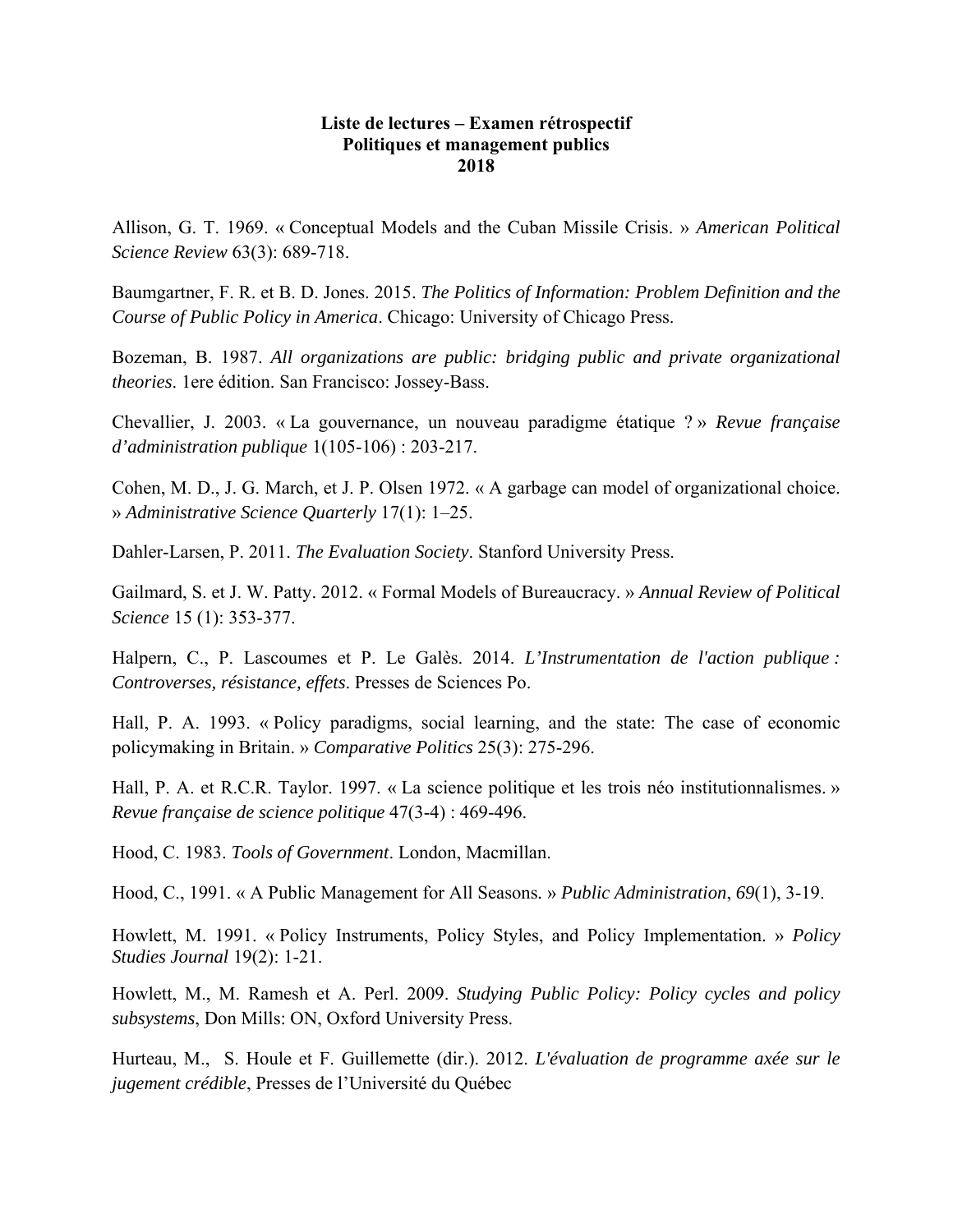Kingdon, J. 1995. *Agendas, Alternatives and Public Policies*, 2e edition, New York: Harper Collins College Publishers.

Knoepfel, P., C. Larrue, F. Varone et JF. Savard. 2015. *Analyse et Pilotage des Politiques Publiques : France, Suisse, Canada*, PUQ.

Lindblom, C. E. 1959. « The Science of "Muddling Through"». *Public Administration Review*  19(2):79-88.

Lipsky, Michael. 2010 [1980]. *Street-level bureaucracy : dilemmas of the individual in public services*. New York: Russel Sage Foundation.

Lynn, L. 2001. « The Myth of the Bureaucratic Paradigm: What Traditional Public Administration Really Stood for. *Public Administration Review 61*(2), 144-160.

Muller P. 2015. *La société de l'efficacité globale. Comment les sociétés se pensent et agissent sur elles-mêmes*. Paris : PUF

Olson, M. 1971. *The Logic of Collective Action*, Cambridge, MA: Harvard University Press.

Osborne, S. P. 2010. *The New Public Governance: Emerging Perspectives on the Theory and Practice of Public Governance*. London: Routledge.

Parkhurst, P. 2017. *The Politics of Evidence: From evidence-based policy to the good governance of evidence*, Abingdon: Routledge.

Peters, G. B. 2011. *Institutional Theory in Political Science: The New Institutionalism*. 3e edition, Bloomsbury Publishing.

Peters, G. B et J. Pierre. 2003. *Handbook of Public Administration*. London: Sage

Pierson, P. 1995. *Dismantling the Welfare State: Reagan, Thatcher, and the Politics of Retrenchment*. Cambridge, Cambridge University Press

Pollitt, C. et G. Bouckaert, 2011 *Public Management Reform: A Comparative Analysis*, 3e edition, Oxford: Oxford University Press.

Pressman, J.L., et A. Wildavsky. 1973. *Implementation: How Great Expectations in Washington are Dashed in Oakland : Or, why It's Amazing that Federal Programs Work at All, this Being a Saga of the Economic Development Administration as Told by Two Sympathetic Observers who Seek to Build Morals on a Foundation of Ruined Hopes*, University of California Press.

Rossi, P. et H. Freeman. 2004. *Evaluation: A Systematic Approach*, 7e edition, Newbury Park: CA, Sage Publications.